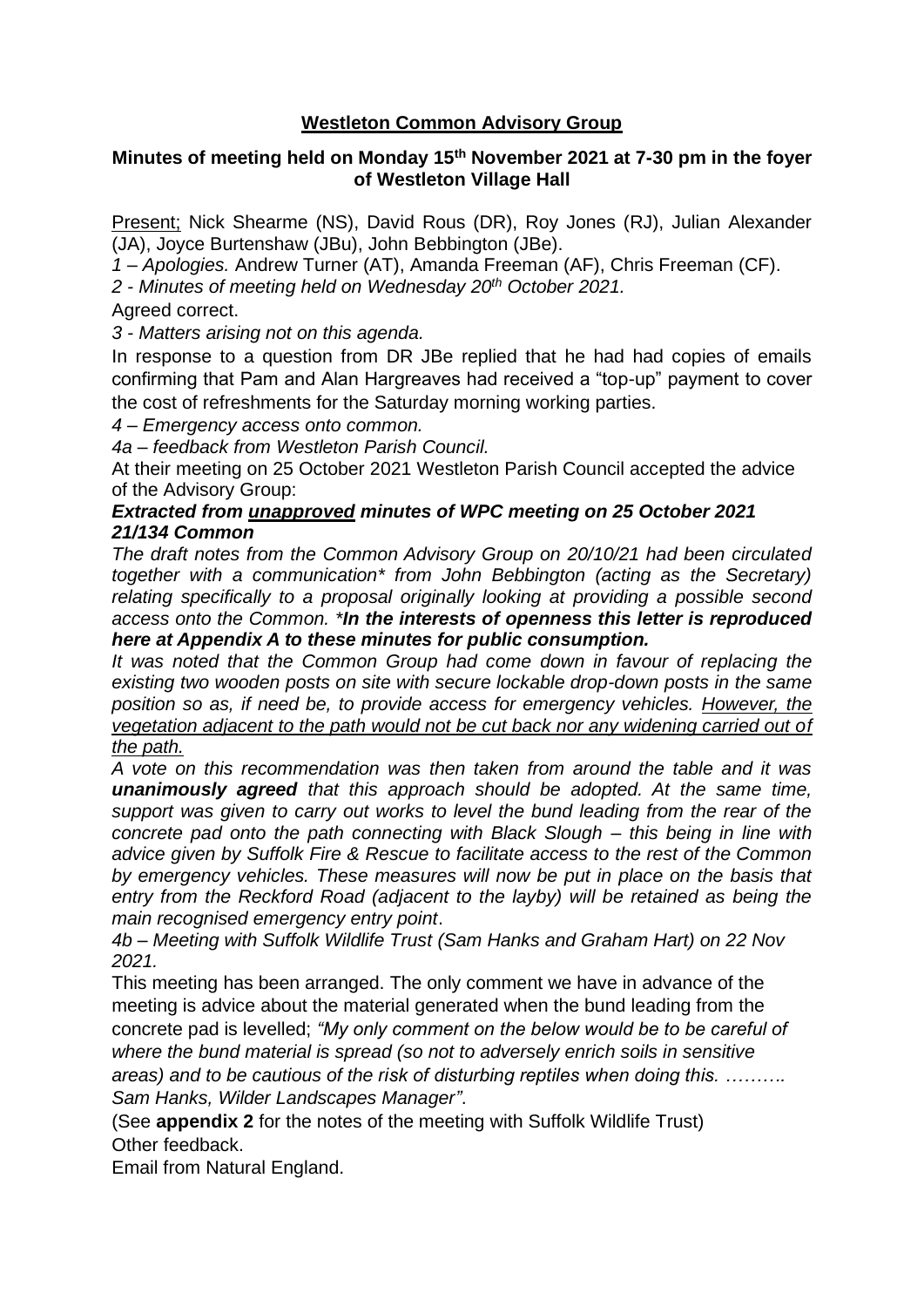*Dear John,*

*Thank you for sending such detailed information relating to the emergency access to Westleton Common.*

*I have forwarded the information to Ed Boyle who is the RO in relation to the SSSI (as cc'd above) and we can both confirm that the proposed works have no impact on either the SSSI or the current HLS agreement.*

*With regards*

*Kim Pearce*

*Agri Environment Senior Adviser*

*Natural England*

As we see it NE has no problem with our proposals and further discussion is not needed.

JBe wrote to East of England Ambulance Service and has had no reply. Our proposals do not make things worse than they are and offer some improvement, so we see no need to pursue this.

DEFRA/Environmental Stewardship Operations – York have commented; *"Thank you for your email on 27th August. In your email you enquired if the widening of a path outlined and illustrated as 'access B' along with lockable drop-down posts is accepted. You also asked if it's acceptable to level off a concrete pad area. In response I refer to page 154 of the 4th ELS Environmental Stewardship Handbook which states under point 5.5.3 Public Right of Way: "As a condition of joining the scheme, you must maintain existing public rights of way on your land and abide by the relevant legislation. Further information on public rights of way, including the duties of landowners and occupiers of land can be found* 

*at [www.naturalengland.org.uk/ourwork/enjoying/places/rightsofway/default.aspx.](https://emea01.safelinks.protection.outlook.com/?url=http%3A%2F%2Fwww.naturalengland.org.uk%2Fourwork%2Fenjoying%2Fplaces%2Frightsofway%2Fdefault.aspx&data=04%7C01%7C%7Ce8d350e872b84549fd2c08d9a11be7b8%7C84df9e7fe9f640afb435aaaaaaaaaaaa%7C1%7C0%7C637717963483325080%7CUnknown%7CTWFpbGZsb3d8eyJWIjoiMC4wLjAwMDAiLCJQIjoiV2luMzIiLCJBTiI6Ik1haWwiLCJXVCI6Mn0%3D%7C1000&sdata=Dd6kba9%2Bd5h22n94%2BQVVUTgDikXoI%2FcqWi%2FZ5%2FC66%2Bc%3D&reserved=0)"* 

*From this, if the path maintains this access, then it won't impact on the ES agreement. From the information you have provided, there is interest in widening the path for emergency service access. This would be in the interests of rights of way. In addition to this information, if the widening of the path affects any HLS options / management of the land, then that may impact the delivery of the scheme, thus could be at risk of being reduced in area & recovered on. If the widening of the path does not impede management of ES options, then this will be fine. This answer also relates to your 2nd question regarding the concrete pad. If this levelling doesn't impede the management of the ES options on the land, then this would be acceptable."*

Summary;

None of the interested conservation and advisory bodies has raised any objections to these proposals.

Suffolk Fire and Rescue have previously said that, whilst additional access would be helpful it is not essential. At our meeting with them in 2020 it was agreed that "*If it is not practical to provide two routes on to the Common then one route would be acceptable. That single route could be the Reckford Road track. There is sufficient circulation and manoeuvring space on the concrete pad and adjacent clear areas to ensure that congestion is minimal."* These proposals do offer a second route onto the common, albeit one that will require them to open the two locked drop-down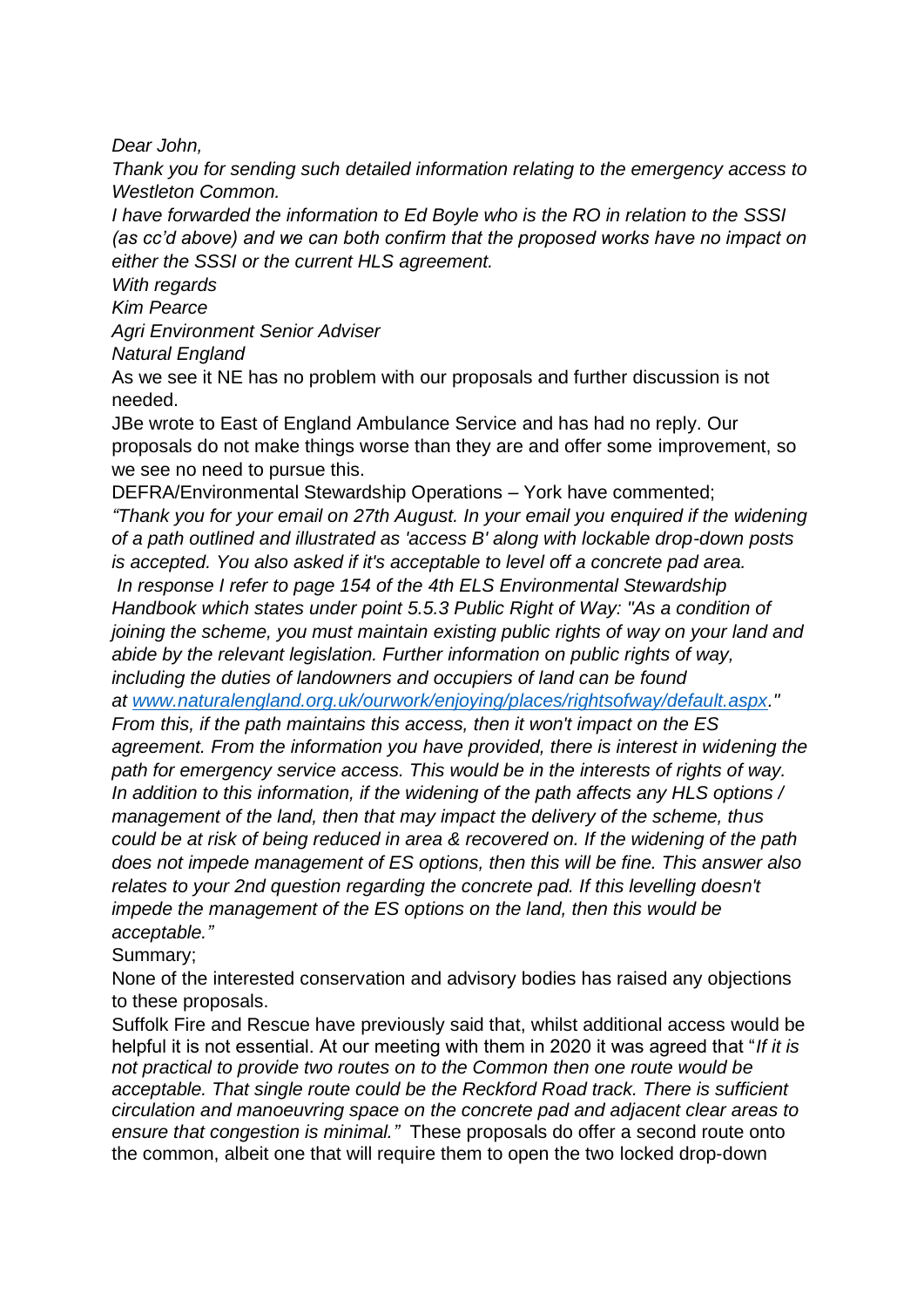posts and drive through undergrowth that we must manage to permit this emergency access.

East of England Ambulance Service have not commented but what we propose does not make the current situation worse and does offer some improvement.

JBe asked if further consultation with the Westleton Community was required. The consensus among the advisory group was that these proposals had been fully explained on the Westleton website in both the minutes of this group and of Westleton Parish Council and had been put on the Parish Council notice board. These minutes will also be published. The group felt that this was sufficient public consultation and that the equipment required should now be ordered.

JBe also reminded the group that we had planned to make the key to the gate from Reckford Road available in a secure key box. This is now not considered necessary as, in reality, the emergency services can cut through the existing lock which would probably be quicker and easier than using a digital code which may not be available in the first vehicle to arrive on the scene.

*5 – Outstanding work to be done.*

*5a – Report of any meetings with contractors.*

NS, JA and DR have met with Holmes Contracting (DR and NS) and Collins Farming and Forestry (JA and NS), a meeting with Conservation Works has been arranged for Wednesday 17/11/2021 *(meeting took place as arranged and was attended by DR and NS)*. They have outlined or will outline the work required, clear birch and gorse and grub out to bare earth, and the areas to be worked on – near Ralphs Mill and on the Noddle. Photographs of the areas affected have been sent to all 3 potential contractors **(appendix 1)**. JBe will also send the photos to Ian Haines for Westleton Parish Council and make sure all members have copies. (Done 17/11/2021)

On the Noddle this will improve sight lines and make access to the seat easier (possible!).

*5b – JB conflict of interest and self-removal from appointment process.*

As noted previously, JBe will not take part in the process of identifying and appointing contractors to avoid any difficulties when he does the Westleton Parish Council audit for this financial year.

When he receives the quotations NS will pass them on the Ian Haines; this is a decision for Westleton Parish Council. JBe suggested that NS, JA and DR should have an input to the decision-making process as they have met the contractors and can assess suitability as well as costs. NS and JA will be involved anyway as they are councillors.

*5c – Meeting with owners of Ralph's Mill and Ralph's Mill Cottage.*

NS and DR have met with the owners of both houses on this site. They have explained what is proposed and identified the boundaries. A strip of vegetation will be left on the boundaries to prevent vehicles accessing the cleared area. These strips will be cut back when the vegetation on the cleared areas has started to regenerate. Both sets of owners are happy with what is proposed, we should notify them when the work is due to start.

*6 – Beehives on common.* 

NS has discussed this issue with the people who will help with the managing of the beehives. We are sure everything will be satisfactory, but we will monitor the situation when the hives have reactivated next spring. It has been suggested that the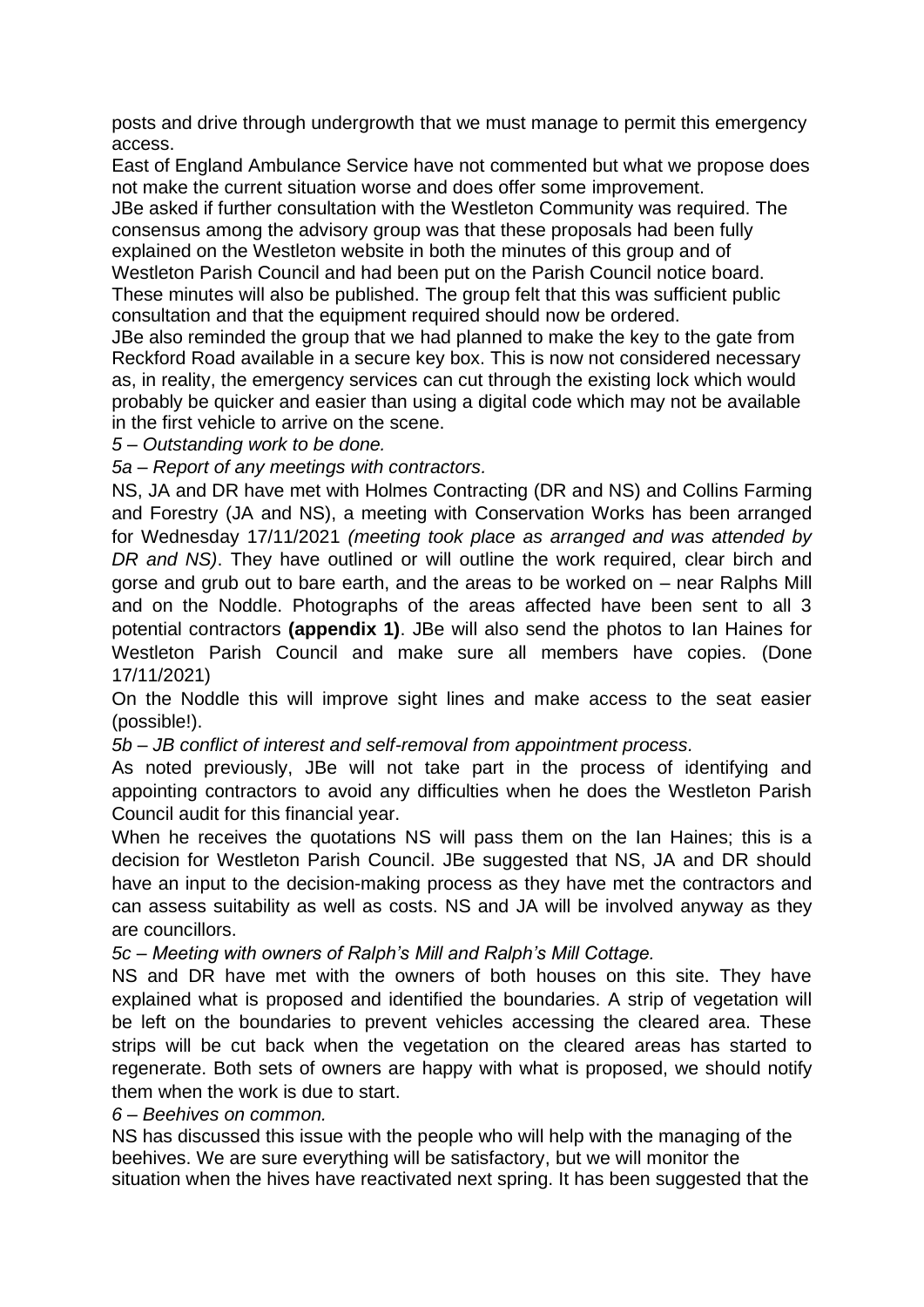hives could be turned to face the open fields rather than the common to redirect the bees. This will be considered next spring.

*7 – Management Plan from April 2023.*

The Rural Payments Agency have implied that it is too early for them to make any judgements about 2023. We do need to start work on this after we have had advice from Natural England and Suffolk Wildlife Trust.

*7a – feedback from SWT/NE*

We will begin discussions with Suffolk Wildlife Trust when we meet them on 22<sup>nd</sup> November.

Natural England have commented "*Hi John, Thanks for getting in touch and great to hear you are looking into future management of the common. I am copying in Kim who is our Agri-environment senior adviser. She will be able to advise you on your next steps and put you in touch with an adviser from our team if needed. All the best with your application/extension. Hannah"* JBe will contact "Kim" for advice after we discuss this with SWT.

*8 – Maintenance work advised by GeoSuffolk – see note below (you have the photos referred to).* The report of the Survey by GeoSuffolk is available on the Westleton website see [News » Westleton \(onesuffolk.net\)](http://westleton.onesuffolk.net/westleton-common/news/) click on the link to the GeoSuffolk report under Suffolk County Geodiversity Sites (CGS) Condition Monitoring. The photos referred to are photos 2, 3 and 4 in the report.

The objective of this clearance work is to enable people to see the features referred to more easily. This work is seen as relatively straightforward. DR suggests that it could be done on one of the Saturday working parties or he could pop down and do it himself.

*9 – AOB.*

RJ asked if it was possible to identify the site of the wartime searchlights on the common. DR commented that there is no record available. JBe will try and contact local historians to see if they can help.

DR asked if one safety audit a year was sufficient. We think one is sufficient, but we will ask SWT advice when we meet them

*10 - Date of next meeting.*

DR suggested that unless anything crops up, we do not need to meet again till March 2022. We probably do not need a full meeting to discuss any issues with awarding the contract.

Next meeting to be arranged for March 2022.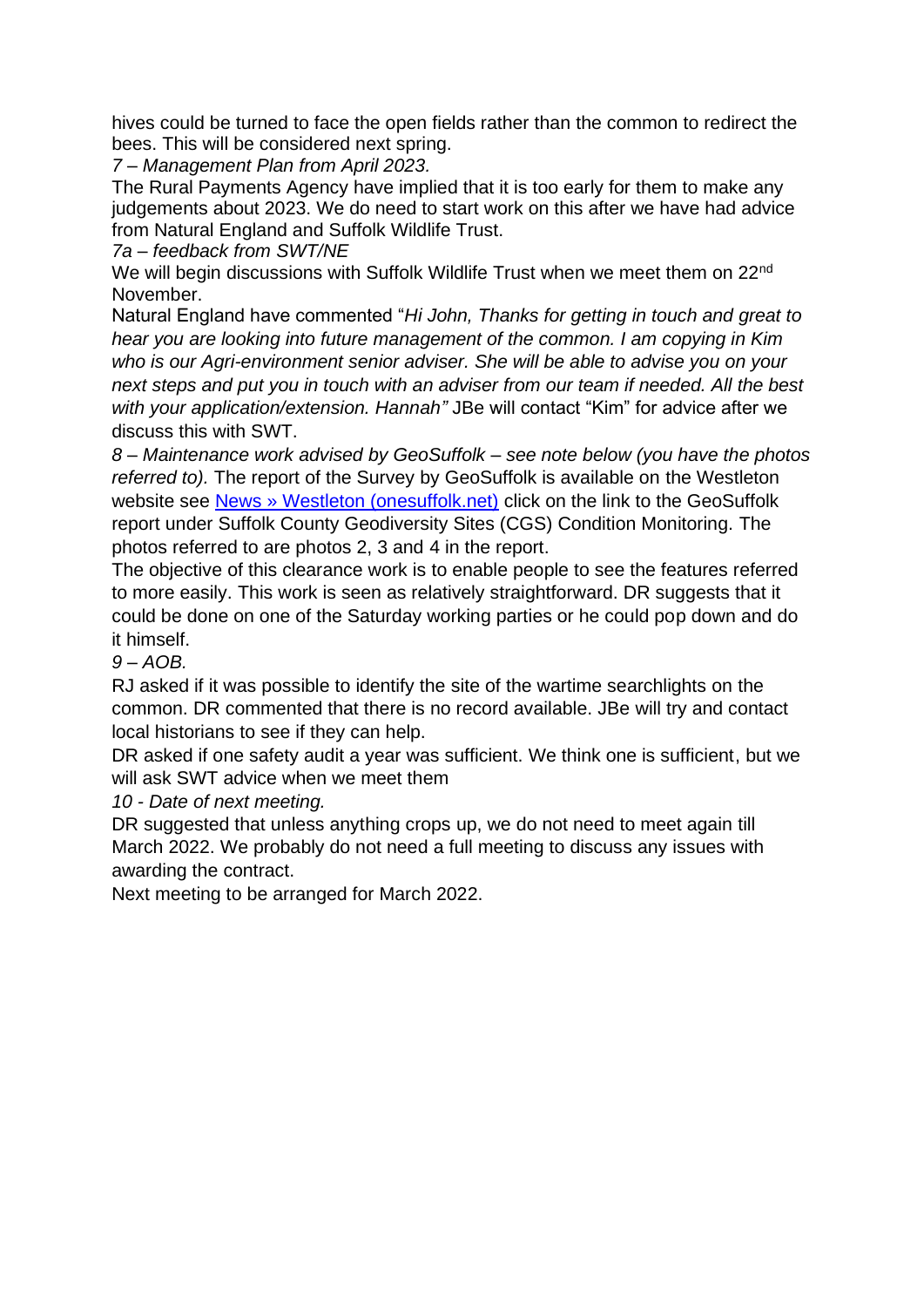## **Appendix 1** – see item 5a.

Photographs of areas to be cleared sent to 3 potential contractors.



## **Appendix 2** – see item 4b.

Meeting with Graham Hart and Sam Hanks of Suffolk Wildlife Trust.

Date of meeting 22/11/2021 on Westleton Common.

Attending for Westleton Common Advisory Group; Nick Shearme (NS), Julian Alexander (JA), Joyce Burtenshaw (JBu), John Bebbington (JBe).

NS and JA explained the plans for improved emergency access. They emphasised that when the two wooden posts are replaced with drop-down posts there will be no visual difference from now, the path will not be widened, apart from tidying up of the edges when necessary, so there will be no loss of habitat. In the event of an emergency vehicles can drive through the undergrowth. We recognise that we will need to ensure that developing trees do not prevent vehicles passing through the undergrowth.

NS and JA also explained the proposal to level the bund leading from the concrete pad to the rest of the common beyond compartment 10. This would essentially involve widening and levelling an existing footpath to a width of about 3 metres.

Graham Hart and Sam Hanks were quite comfortable with these proposals and saw no difficulty. They did ask us to ensure that we did no damage to reptiles and other wildlife in the vegetation that would be cleared when the bund was levelled.

The group then walked most of the rest of the common.

Points from discussion were;